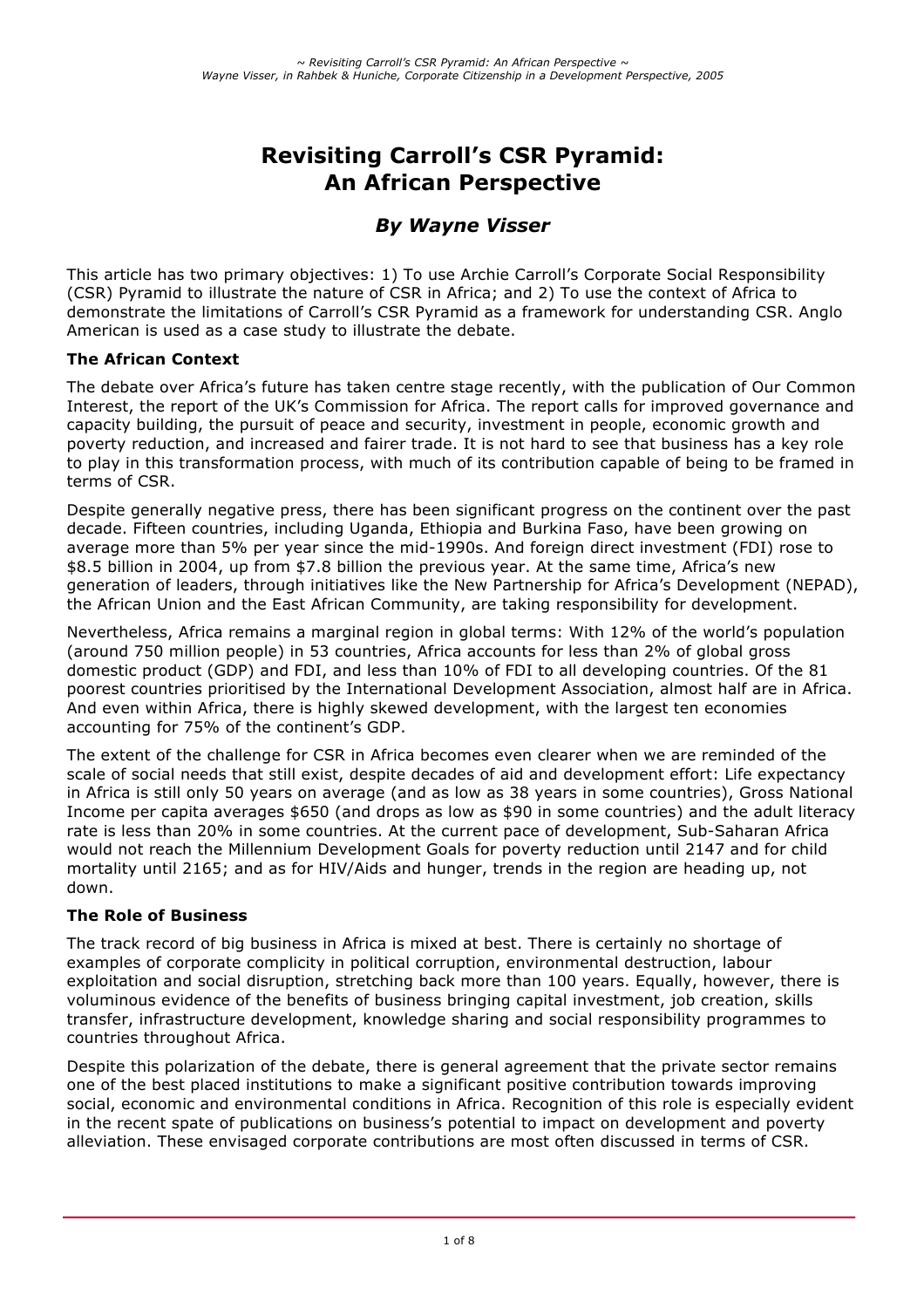Which begs the question, CSR according to what (or whose) definition? And is it a definition that is relevant to the African context?

## **Carroll's CSR Pyramid**

According to CSR scholar Archie Carroll "corporate social responsibility involves the conduct of a business so that it is economically profitable, law abiding, ethical and socially supportive. To be socially responsible then means that profitability and obedience to the law are foremost conditions when discussing the firm's ethics and the extent to which it supports the society in which it exists with contributions of money, time and talent". This four-part definition, which, despite the plethora of CSR definitions over the last 50 years, has been the most durable and widely cited in the literature, is illustrated in Carroll's CSR Pyramid, as shown in Figure 1.





## **Africa's CSR Pyramid**

Most of the research on Carroll's CSR Pyramid has been in an American context. Nevertheless, several empirical studies suggest that culture may have an important influence on perceived CSR priorities. Crane & Matten (2004) address this point explicitly by discussing CSR in a European context using Carroll's CSR Pyramid. They conclude that "all levels of CSR play a role in Europe, but they have different significance, and furthermore are interlinked in a somewhat different manner".

In the same way that Crane and Matten have used Carroll's pyramid to describe CSR in Europe, this section will use the four-part construct to look at how CSR manifests in an African context. Although no comparative empirical study has been conducted, it is speculatively argued that the order of the layers in Africa – if they are taken as an indicator of relative emphasis assigned to various responsibilities – differs from Carroll's classic pyramid. In Africa, economic responsibilities still get the most emphasis. However, philanthropy is given second highest priority, followed by legal and then ethical responsibilities. This is illustrated in Figure 2.

## *Economic Responsibilities*

As already pointed out in the introduction, Africa suffers from a shortage of foreign direct investment. Furthermore, many African countries suffer from high unemployment – the most recent consolidated statistics (1997) show that only 43% of Africa's labour force participates in the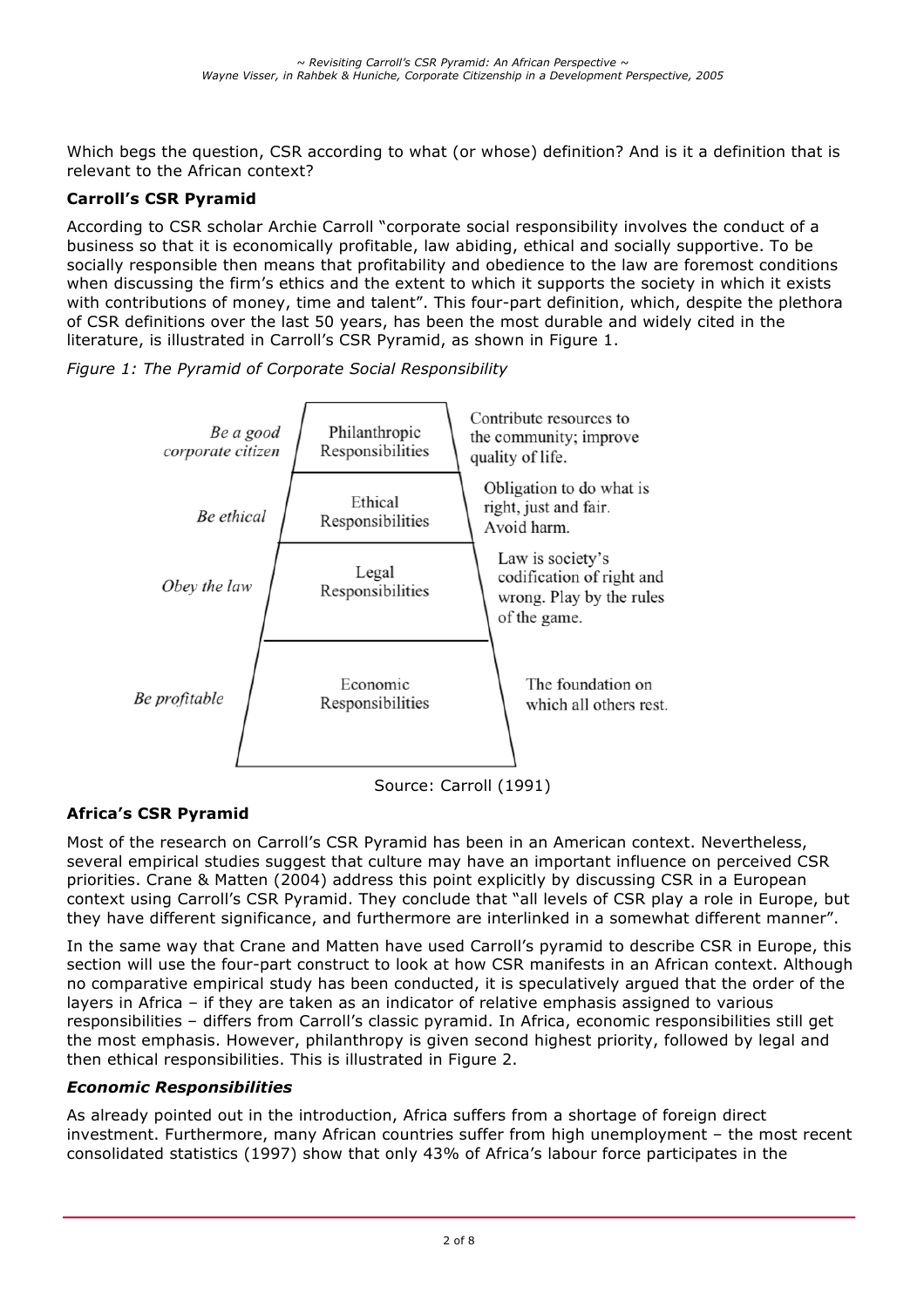continental economy. Poverty is also widespread (the proportion of the population living on less than \$1 a day is as high as 70% in some countries) and external debt is crippling (in some countries exceeding Gross National Income).

*Figure 2: Africa's Corporate Social Responsibility Pyramid*



It is no surprise, therefore, that the economic contribution of companies in Africa is highly prized, by governments and communities alike. Crane & Matten claim that economic responsibility in the US is strongly focused on profitability and returns to shareholders, while companies in continental Europe tend to define this contribution much more widely. The latter could also be said of African companies. To use Anglo American as an example, they emphasise in their Report to Society 2003 (a form of CSR reporting) that "our economic contribution extends far beyond the profits we generate and can be divided into: 1) Value added in the course of production and the wider effects of these activities (for example, through payments to suppliers and multiplier effects) and through investments in staff development, technology transfer and investment; and 2) The value to society of our products, which are used in the manufacture of goods that underpin our way of life and for which there are few ready substitutes".

In fact, Anglo American's economic contribution in Africa exceeds the GDP of many individual African countries. Their approach to economic responsibility, like that of many other companies in Africa, stresses the importance of what the International Business Leaders Forum calls the "economic multipliers", of which they identify eight: 1) Generate investment and income; 2) Produce safe products and services; 3) Create jobs; 4) Invest in human capital; 5) Establish local business linkages; 6) Spread international business standards; 7) Support technology transfer; and 8) Build physical and institutional infrastructure.

In a country like South Africa, where business is being actively encouraged (and in some cases required) to redress the inequities of the past, economic contribution takes on the added dimension of black economic empowerment and employment equity (affirmative action). For example, Anglo American is now subject to the South African Mining Charter, which is a legally binding commitment by the industry to increase the access of previously disadvantaged individuals to the mineral resources of the country, and their associated economic benefits. They do this through prioritised development and promotion of previously disadvantaged staff, entering into financial partnerships with empowerment companies and prioritised procurement from black-owned firms. In addition, Anglo American has established the \$5.3 million Anglo Khula Mining Fund to promote the entry of black economic empowerment participants into junior mining companies.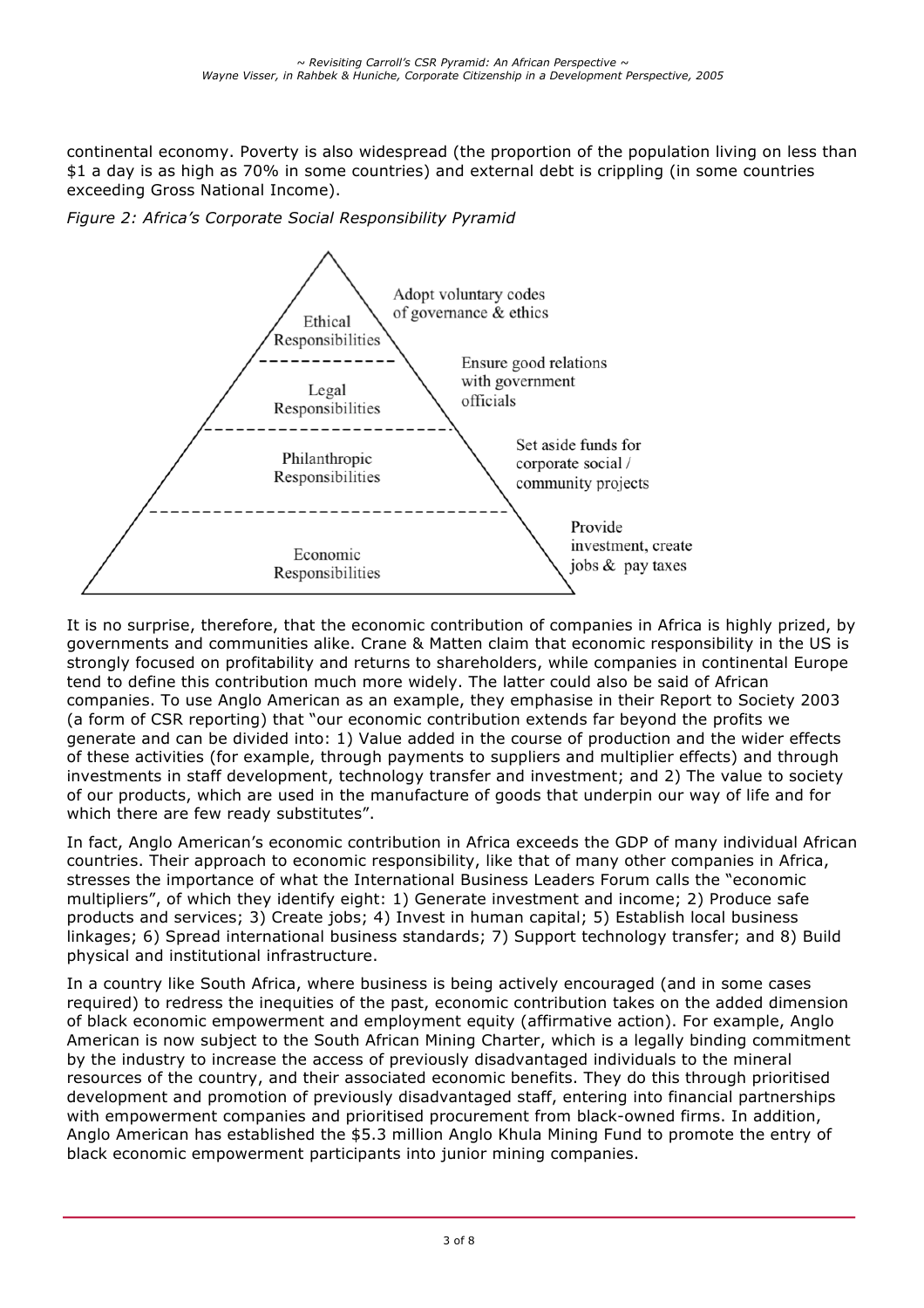It is worth noting as a caveat to conclude this section that, in Africa, economic responsibility has two faces – economic contribution on the one side and economic dependence on the other. To use a different example, as a result of BHP Billiton's construction of the Mozal aluminium smelter in Maputo, Mozambique's export earnings went from \$220 million to \$1 billion, and the net positive impact on the country's balance of payments was around \$100 million. In 2002, Mozal accounted for 53% of Mozambique's exports, 28% of imports and added 2.1% real GDP growth to the economy. The economic contribution is clear, but so is the dependence. What would be the economic impact if they were to withdraw from the country, for whatever reason (as did Anglo American from Zambia in 2002)? And what are the implications for legal compliance and ethical conduct, when the government is so dependent on a single company?

## *Philanthropic Responsibilities*

Crane & Matten note that philanthropic responsibility in Europe tends to be rather more compulsory via the legal framework than discretionary acts of successful companies or rich capitalists like in the US. In this respect, Africa has more in common with the American model, although philanthropy generally gets an even higher priority as a manifestation of CSR in Africa. This is the case for a number of reasons. In the first instance, the socio-economic needs of the African societies in which companies operate are so great that philanthropy is an expected norm – it is considered the right thing to do by business. Companies also realise that they cannot succeed in societies that fail, and philanthropy is seen as the most direct way to improve the prospects of the communities in which business operates.

Secondly, many African societies have become reliant on foreign aid. In 2002, Sub-Saharan Africa received around \$19 billion of official development assistance (ODA), which equates to \$28 per capita, compared with an average of \$11 for the world. A study of philanthropy by U.S. Foundations showed that in 2002, Sub-Saharan Africa received around \$150 million from American grant makers alone. Hence, there is an ingrained culture of philanthropy in Africa.

A third reason for Africa's philanthropy prioritisation is that it is generally still at an early stage of maturity in CSR, sometimes even equating CSR and philanthropy, rather than the more embedded approaches now common in developed countries. The Southern African Grantmakers' Association typifies this corporate emphasis on philanthropy, with its membership comprising corporates with social responsibility programmes, international donor organisations, local private foundations, grantmaking non-governmental organisations, community foundations and government funding agencies. A similar (but US based) organisation is the Africa Grantmakers' Affinity Group.

There are no consolidated figures for corporate philanthropy in Africa. However, Trialogue estimates that the total corporate expenditure on corporate social investment (CSI) in South Africa for the 2003 financial year was R2.35 billion (around \$385 million), 6.8% higher than in 2002. Based on the total CSI budget of a sample of 100 leading corporate grantmakers, the average CSI budget per company in South African in 2003 was R13 million (\$2.1 million). In terms of the priority issues, education funding made up 39% of CSI spend in 2003, up from 35% in 2000, while spending on health (including HIV/Aids) is up to around 10% in 2003, a similar proportion to support for job creation initiatives. Other areas, in order of declining budget proportion were training, social development, arts and culture, community and rural development, environment, sports development, safety and security and housing.

Anglo American is once again a good example, typifying the philanthropic approach taken by many companies in Africa. In their Report to Society 2003, Anglo American support the main contention of this section when they say that "in developing countries there is still a significant role for philanthropic programmes". Their primary vehicle for charitable engagement in Africa is the Anglo American Chairman's Fund, which was established in 1975 and aims "to enable people to take greater control over their daily lives". The largest proportion of the \$10 million distributed in 2003 went to education (51%).

In Africa, however, philanthropy goes beyond simple charitable giving. HIV/Aids is a case in point, where the response by business is essentially philanthropic (it is not an occupational disease), but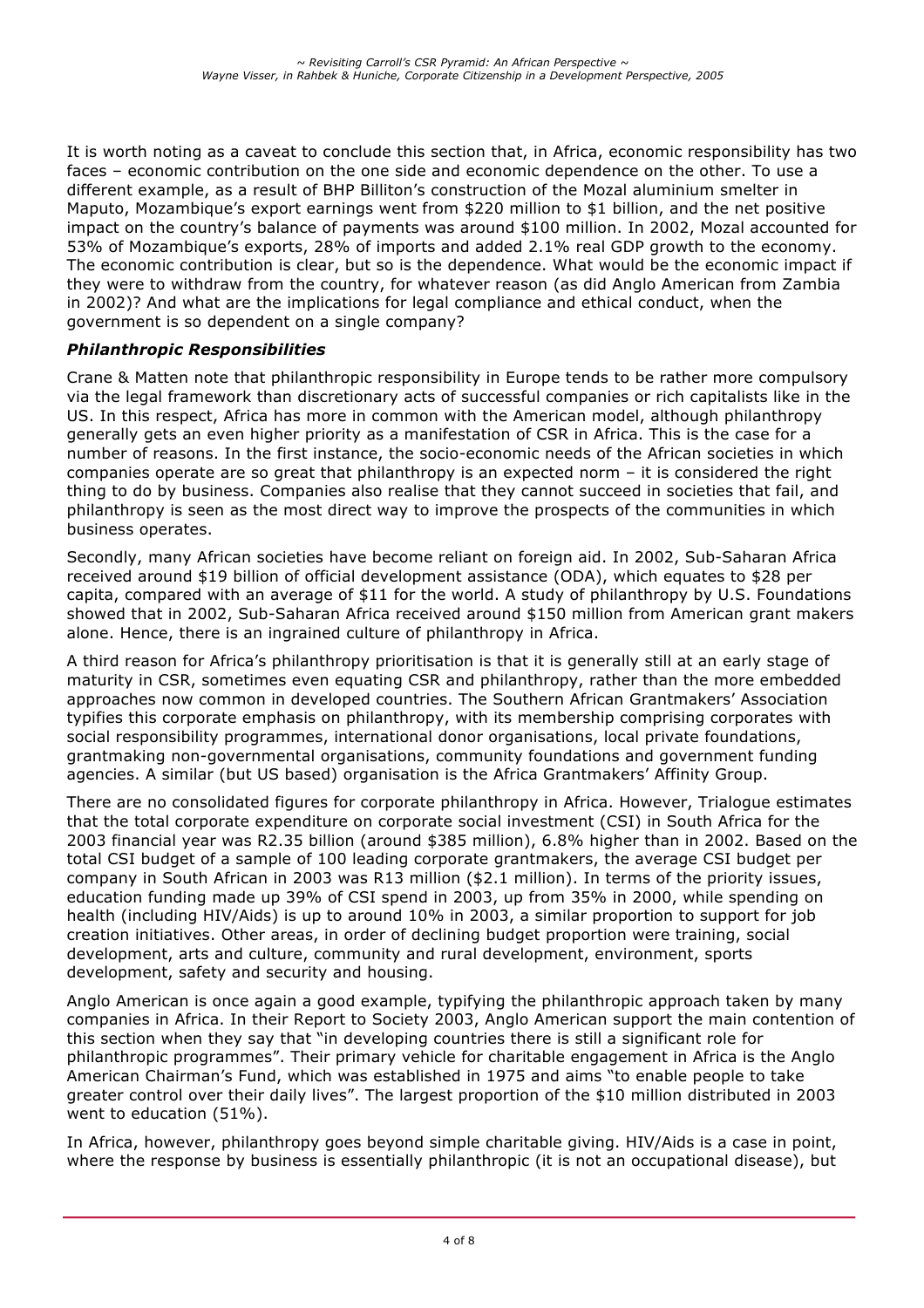clearly in companies' own medium to long-term economic interest. A survey of 8,719 business executives in 104 countries on HIV/Aids notes that in areas where the prevalence of HIV/Aids is above 20%, such as in southern Africa and central Africa, 72% of companies now have formal and informal policies to tackle the disease. The survey cites Anglo American as a global benchmark for implementing extensive voluntary counseling and testing for HIV infection, coupled with antiretroviral therapy for employees. The result is that over 90% of the 2 200 Anglo American employees who have accessed and remained on treatment are well and have returned to normal work.

## *Legal Responsibilities*

In Africa, legal responsibilities have a lower priority than in developed countries. This does not necessarily mean that companies flaunt the law, but it is far less of a pressure for good conduct. There are several reasons for this. Firstly, in much of Africa, the legal infrastructure is poorly developed, and often lacks independence, resources and administrative efficiency. Many African countries are also behind the developed world in terms of incorporating human rights and other issues relevant to CSR into their legislation.

For example, the Nigeria Law Reform Commission declined to recommend the adoption of a provision obliging directors to have regard to the interests of employees on the basis that it would adversely affect the developing economy of the country by deterring foreign investors and, in turn, lead to job losses. This approach seems more similar to the American view of legislation as interference with private liberty than the European approach of a strong state role in regulating corporate practice. In Africa, however, there is the further suggestion that Carroll's assumption that the law is a form of "codified ethics" where changing values are "the driving force behind the very creation of laws and regulations" may not always hold true.

Admittedly over the past ten years some countries in Africa have seen significant progress in strengthening the human rights and CSR aspects of their legislation – South Africa and Kenya being two cases in point. However, government capacity for enforcement remains a serious limitation, and reduces the effectiveness of legislation as a driver for CSR. This view is supported by a survey of South Africa's top companies, in which only 10% cited "abiding by laws and regulations" as their one principle motivation for pursuing corporate citizenship.

The weak influence of the law as a deterrent against unethical behaviour was also illustrated in a survey of 1 026 public and private sector organisations in South Africa. The study found that 67% of respondents believed fraud was a problem in their organisations, and 66% cited a lack of adequate penalties and law enforcement, as well as inefficiencies in the justice system, to be the reason for the increase in fraud.

Not surprisingly, Anglo American claim legal compliance as one of their fundamental business principles, saying "we respect the laws of host countries" and "we will comply with all laws and regulations applicable to our businesses and to our relationships with our stakeholders". Nevertheless, in 2003, legal actions against the company for breaches of safety legislation resulted in fines of \$235 000 and environmental incidents resulted in fines of \$40 000. The point is not so much the company's commitment to legal compliance, but rather that it is given relatively less importance as a driver in the pursuit of CSR, compared with economic and philanthropic pressures.

## *Ethical Responsibilities*

Crane & Matten suggest that ethical responsibilities enjoy a much higher priority in Europe than in the US. In Africa, however, ethics seems to have the least influence on the CSR agenda. This is not to say that Africa has been untouched by the global trend towards improved governance. In fact, the 1992 and 2002 King Reports on Corporate Governance in South Africa have both led the world in their inclusion of CSR issues. For example, the 1992 King Report was the first global corporate governance code to talk about "stakeholders" and to stress the importance of business accountability beyond the interests of shareholders. Similarly, the 2002 King Report (King II) was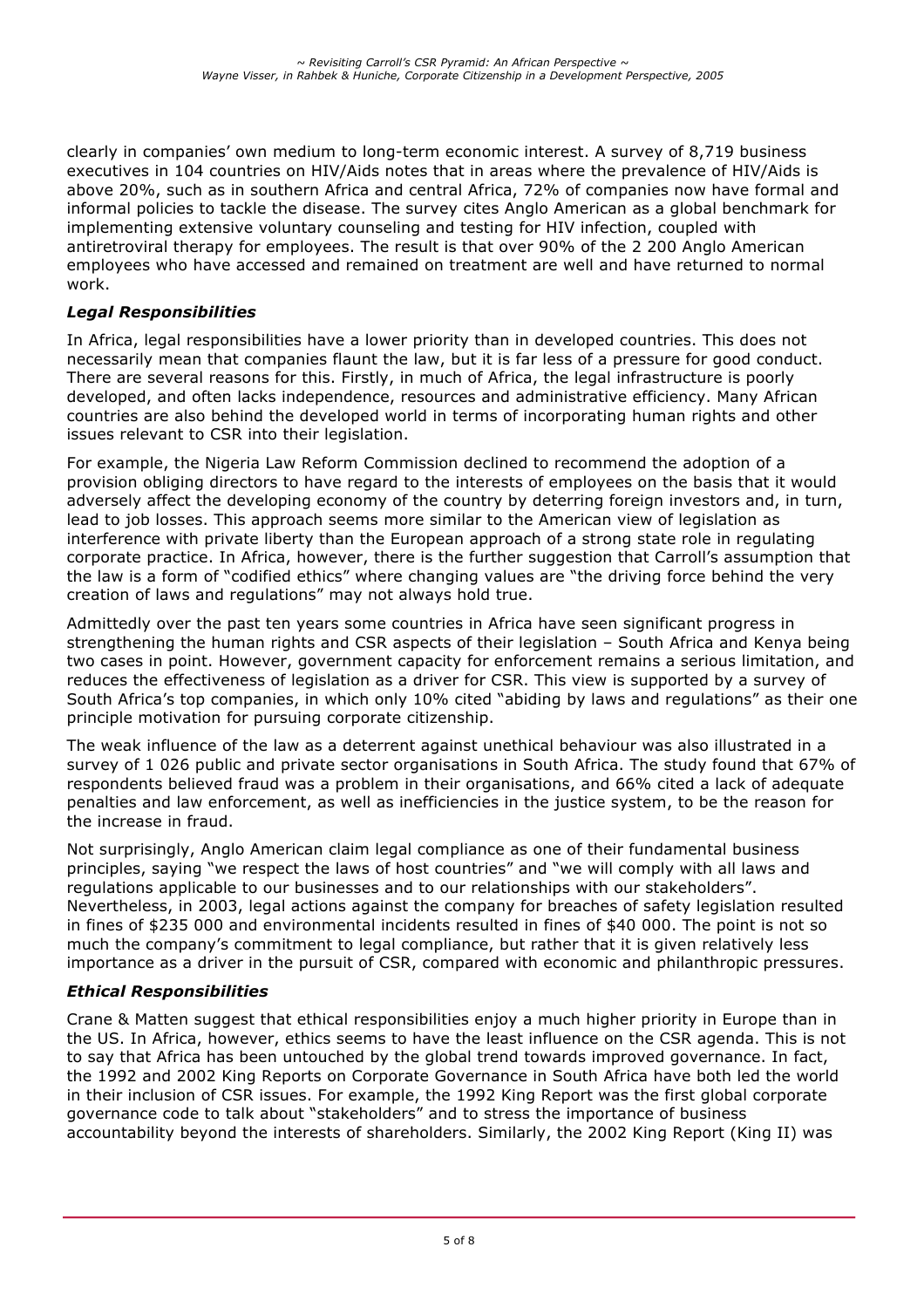the first to include a section on "integrated sustainability reporting", covering social, transformation, ethical, safety, health and environmental management policies and practices.

Although adoption of the code remains voluntary, the Johannesburg Securities Exchange (JSE) has subsequently made King II a listing requirement. In terms of compliance, South Africa's large companies seem to have responded well. For instance, a survey of the 154 companies listed on the JSE's All Share Index showed that 65% now report annually on sustainability-related issues and 77% reference some form of internal code of ethics. Similarly, research of the JSE top-200 companies revealed that nearly 60% claim to have already fully adopted the requirements of King II, while more than 90% claim they will fully comply in the future.

This progress is certainly encouraging, but on the broad scale of Africa, it is still the exception rather than the rule. Even among large South African companies where a basic ethics infrastructure is in place (such as codes of conduct and whistleblower mechanisms), ethics training and senior management responsibility for ethics still appears to be lacking. The critical question is whether corporate governance practices have since filtered down to the broad mass of companies in Africa. In this respect, global statistics on corruption in Africa suggest that, in practice, ethics remains the lowest CSR priority.

For instance, in Transparency International's Corruption Perception Index, out of 145 nations surveyed (where 1st is least corrupt and 145th is most corrupt), only two African countries are in the top 50 (Botswana 31st and South Africa 44th), while 31 are ranked lower than 50th, and 17 are ranked lower than 100th. Similarly, in Transparency International's Global Corruption Barometer, in the African countries surveyed more than half of all respondents indicated that corruption affects business to a large extent. The World Bank's Investment Climate Survey paints a similar picture of Africa.

One of the attempts to address corruption in Africa has been the UK-led Extractive Industries Transparency Initiative (EITI), which aims is to increase transparency over payments by companies to governments and government-linked entities, as well as transparency over revenues by those host country governments. Here there is perhaps more cause for optimism, with countries like Nigeria and Ghana having taken the lead on publishing extractive industry revenues.

Anglo American notes its support for the EITI "as a means of increasing stakeholder confidence, reducing opportunities for embezzlement and stimulating debate around how revenues are allocated most effectively in resource-dependent economies". In their statement of business principles Anglo American also insist that "we are implacably opposed to corruption. We will not offer, pay or accept bribes or condone anticompetitive practices in our dealings in the marketplace and will not tolerate any such activity by our employees". In 2003, they launched a whistle-blowing facility in order to allow employees to anonymously report any violations of Anglo American's business principles or any legal or ethical concerns.

Hence, in Africa, we see a gap between the generally high ethical stance taken by a minority of companies – typically large multinationals like Anglo American – and the widespread reality of corruption that remains entrenched in many countries on the continent. The recently launched African Union Convention on Preventing and Combating Corruption is a further attempt to change this malaise and instil a new culture of ethical responsibility, but with eight outstanding ratifications of the 15 needed for it to enter into force, there appears to still be a lack of political will.

## **Revisiting Carroll's CSR Pyramid**

As this chapter has shown, Carroll's CSR Pyramid is both a durable and useful model for defining and exploring CSR. However, it has some serious limitations, including a lack of conceptual clarity and questions about its descriptive accuracy, especially in different cultural contexts. Carroll's Pyramid is very simplistic and static, failing to capture the complexity of CSR in practice. For example, Crane and Matten believe that the main limitation of the model is that it "does not adequately address the problem of what should happen when two or more responsibilities are in conflict". In fact, Carroll reports an "interesting finding" in his original empirical study, namely that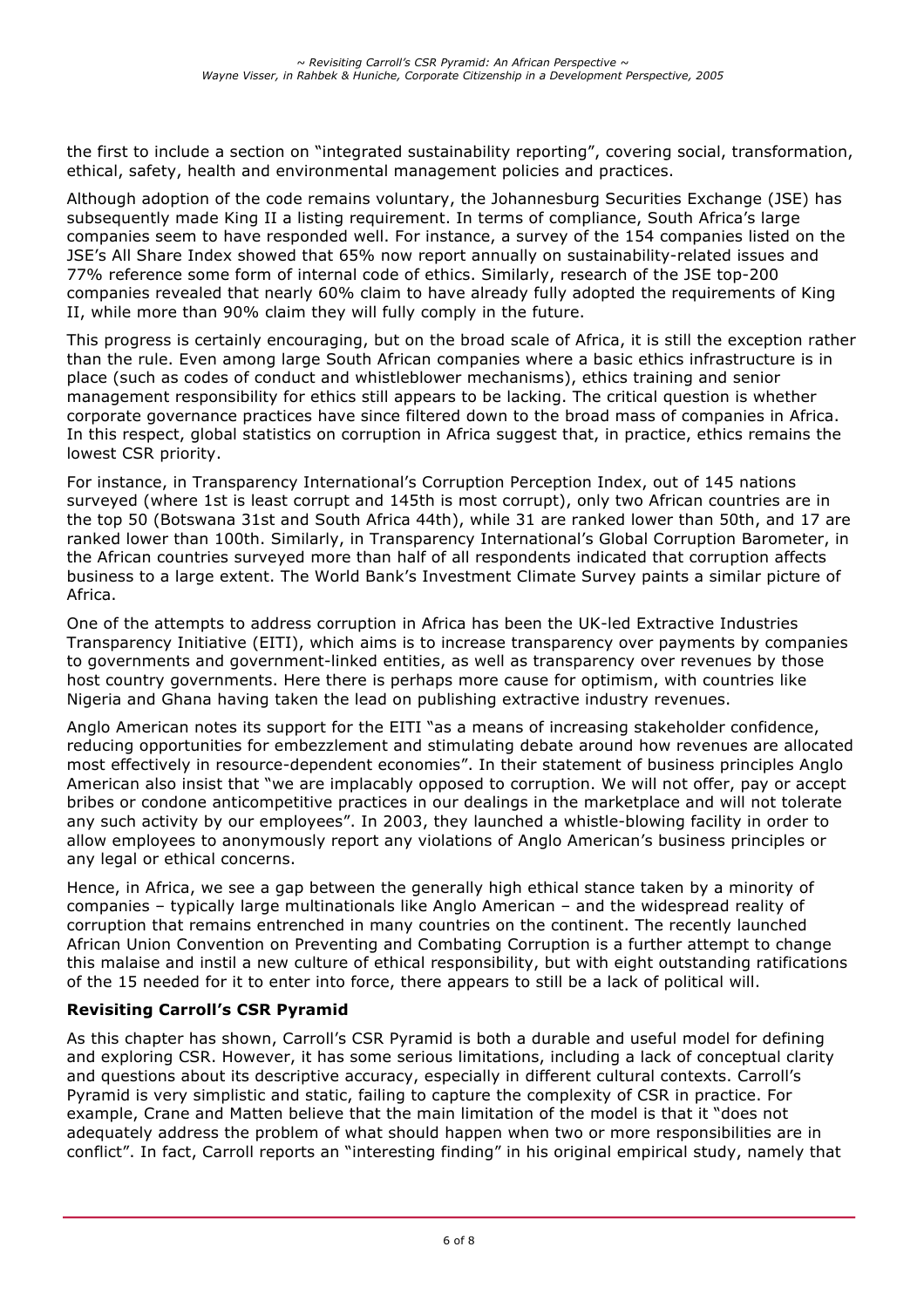"the more economically oriented a firm is, the less emphasis it places on ethical, legal, and discretionary issues", but he fails to suggest how to resolve such conflicts.

In an African context, such conflicts and contradictions tend to be the norm, rather than the exception – How to reconcile job creation and environmental protection? Short term profitability and Aids treatment costs? Oppressive regimes and transparent governance? Economic empowerment and social investment? And in reality, the interconnections between Carroll's four levels are so blurred as to seem artificial or even irrelevant. For example, is the issue of Aids treatment primarily an economic responsibility (given the medium to long term effects on the workforce and economy), or is it ethical (because Aids sufferers have basic human rights), or is it philanthropic (it is not an occupational disease, so surely treatment amounts to charity)?

De Jongh & Prinsloo (2005) concur, emphasising that the challenges facing CSR in Africa involve messy, "on the edge of chaos" scenarios. Hence, rather than tinkering with Carroll's Pyramid, perhaps we should be looking for alternatives that better describe the reality of CSR? Indeed, in attempting to understand the CSR practices of a multinational mining company in Africa, Hamann et al. (2005) find complexity theory to be a much more useful model than Carroll's CSR Pyramid. McIntosh (2004) agrees and has published an entire book – Raising a Ladder to the Moon – which uses complexity theory as the basis for exploring corporate responsibility. Other refreshing perspectives that hold promise for providing a better understanding of CSR, especially in an African context, include holism, chaos theory and spiral dynamics.

#### **Conclusions**

This chapter has sought to explore the nature of CSR in an African context, using Carroll's CSR pyramid as a framework for descriptive analysis. However, an exploration of CSR in an African context has also been used to challenge the accuracy and relevance Carroll's Pyramid. If Carroll's basic four-part model is accepted, it is suggested that the relative priorities of CSR in Africa are likely to be different from the classic, American ordering. This finding remains speculative and provocative and would therefore benefit from further empirical research. On the other hand, it is also proposed that Carroll's Pyramid may not be the best model for understanding CSR in general, and CSR in Africa in particular. Hence, research into alternative CSR theories and frameworks is equally encouraged.

#### **References**

Carroll, A. B. (1991) "The Pyramid of Corporate Social Responsibility: Toward the Moral Management of Organizational Stakeholders". Business Horizons, 34: 39-48.

Crane, A. and D. Matten (2004). Business Ethics: A European Perspective. Oxford, UK: Oxford University Press.

De Jongh, D., and P. Prinsloo, P. (2005) "Why Teach Corporate Citizenship Differently?" Journal of Corporate Citizenship, 18.

Hamann, R., D. Sonnenberg, A. Mackenzie, P. Kapelus, and P. Hollesen (2005). Corporate Citzenship, Collaboration And Local Governance As A Complex System: Lessons From Mining In South Africa, Mali, And Zambia. Journal of Corporate Citizenship, 18.

McIntosh, M. (2003). Raising A Ladder To The Moon: The Complexities of Corporate Responsibility. London: Palgrave Macmillan.

#### **Article reference**

Adapted from: Visser, W. (2005) Revisiting Carroll's CSR Pyramid: An African Perspective. In *Corporate Citizenship in a Development Perspective*, edited by Esben Rahbek Pedersen & Mahad Huniche, Copenhagen: Copenhagen Business School Press.